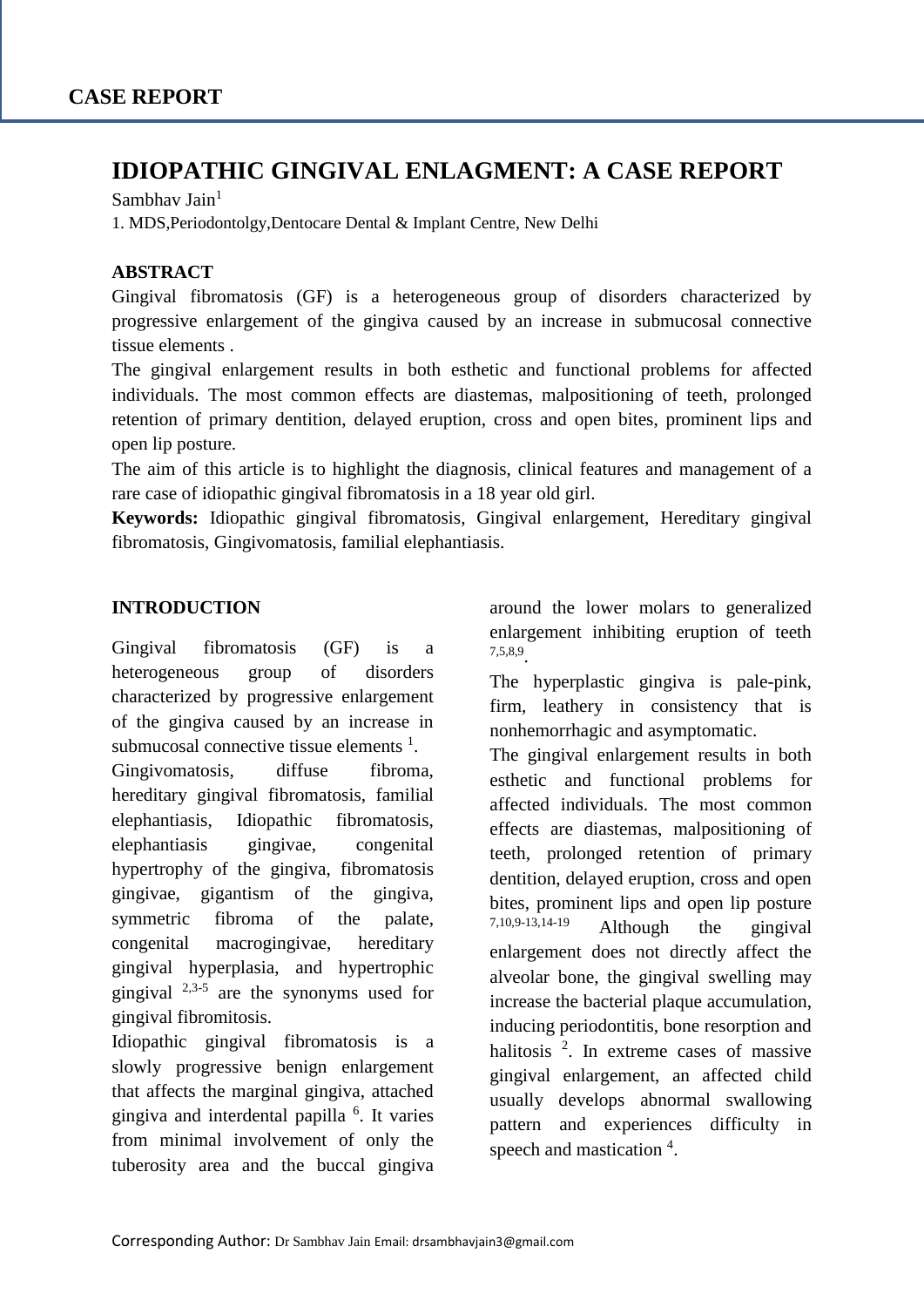The aim of this article is to highlight the diagnosis, clinical features and management of a rare case of idiopathic gingival fibromatosis in a 18 year old girl.

# **CASE REPORT**

A 18 year old girl reported to the Dentocare Dental & Implant Centre , with the chief complaint of slow growing, nontender gingival enlargement {Fig. 1} since last 5 years.

The major concern of the patient and family was esthetic and functional problems including mastication, speech, and oral hygiene.

General Examination: The patient was slightly under nourished for her age. Patient din give history of intake of any type of drug in recent past, or family history indicating any undelying genetic mechanism .

Extra Oral Examination :The patient had convex facial profile with incompetent lips.

Intra Oral Examination:Intra oral examination revealed diffuse type of gingival enlargement involving marginal, papillary and attached gingiva in the maxilliary and mandibular region.

Gingiva was reddish pink in colour along with the tendency of bleeding of gums when probed.

Gingival enlargement enclosed the major surface of the teeth present except the incisal/occlusal surfaces.Because of the enlarged gingival tissue, the patient was not able to occlude properly .

Investigations: The results of the hematological investigations showed no abnormality.

Biopsy: Excisional biopsy report showed stratified squamous epithelium with mild hyper-keratosis, acanthosis and patchy elongation of retepegs. Subepithellally there was connective tissue composed of dense collagen fibers with infiltration of acute and chronic inflammatory infiltrate.

Biopsy report was suggestive of infective gingival fibromitosis.

As the medical, family, prenatal and drug histories were non-contributory, other reasons of gingival hyperplasia were excluded and the case was diagnosed as idiopathic gingival fibromatosis.

Mangment: The case was planned for segmental gingivectomy of the hyperplastic tissue. After initial diagnosis and treatment planning, routine oral hygiene instructions were given and oral prophylaxis was completed. Considering the size and extent of gingival enlargement, a quadrant-wise gingivectomy was performed under local anaesthesia followed by marking of bleeding points with the help of pocket marker.

An external bevel gingivectomy was done in all four quadrants with an interval of about one month in between each surgery.

After performing surgery of each quadrant the specific treated quadrant is covered with coe- pack for 10 days.

After the gingvectomy procedure for all the quadrants have been completed the follow up has been done at the interval of 3 months . { Fig.2, Fig.3}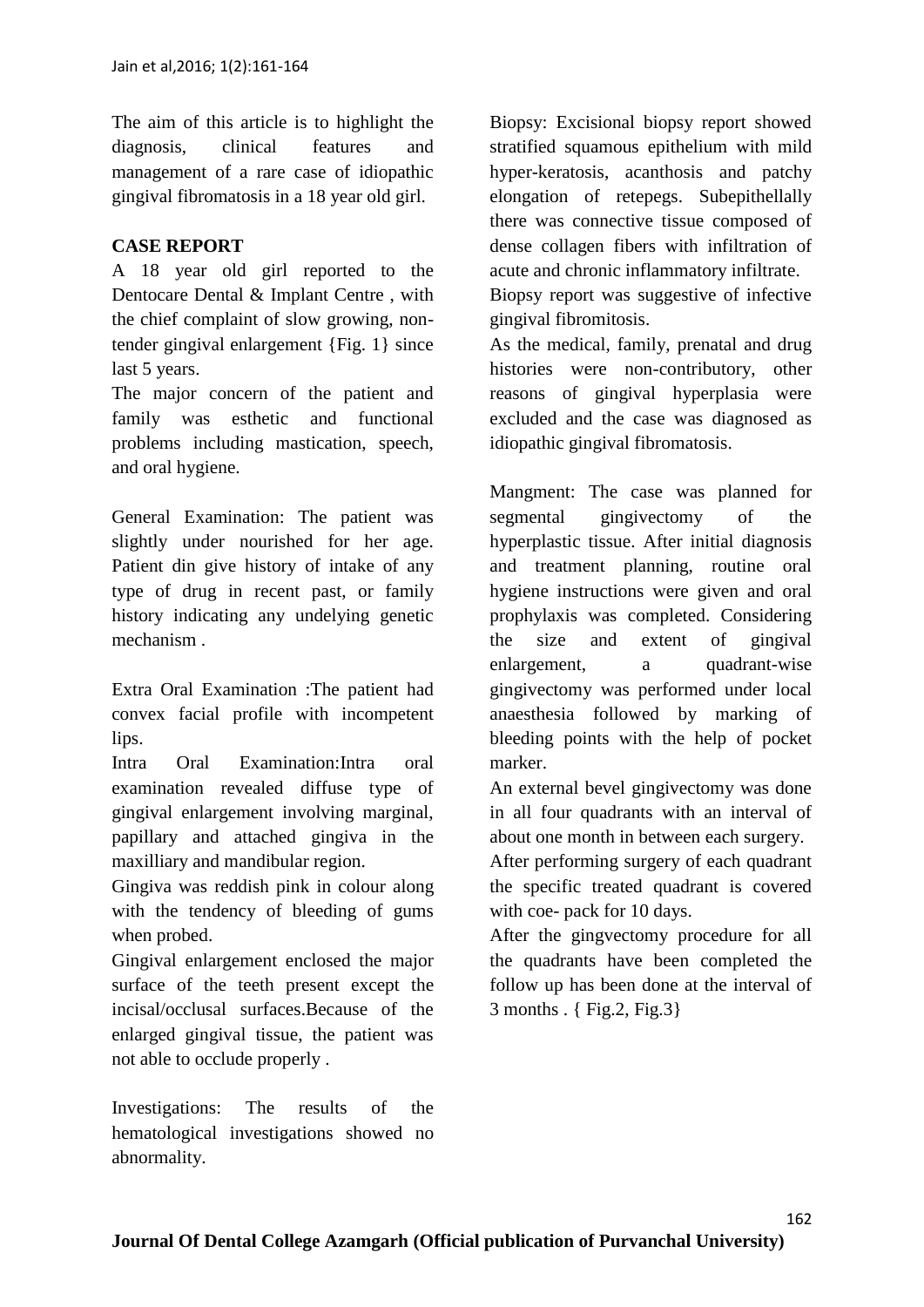

Fig. 1 pre-operative



Fig. 2 post- operative { after 3 months}



Fig.3 post-operative {after 6 months}

# **DISCUSSION**

The gingival enlargement observed may be localized or generalized and is an inflammatory response that occurs when plaque (collection of food debris and bacteria) accumulates on the teeth. This is a result of the patient not accomplishing effective oral hygiene. An example is noted to the right. Gums affected by this

condition are often tender, soft, red, and bleed easily. Fortunately, this condition usually resolves with effective oral hygiene practices (tooth brushing, flossing) to remove the plaque and irritants on the teeth.

The aim of this article is to highlight the diagnosis, clinical features and management of a rare case of idiopathic gingival fibromatosis in a 18 year old girl.

The surgical approach has shown outstanding results to the treatment of idiopathic gingival enlargement and maintaining the patient on intense plaque control measures.

#### **CONCLUSION**

This case highlights the unusual coexistence of nonsyndromic idiopathic gingival fibromatosis with generalized aggressive periodontitis. Diagnosis was based on clinical, radiographic, histopathologic and immunologic assessment.

The surgical approach has shown outstanding results to the treatment of idiopathic gingival enlargement. This technique eliminate periodontal pockets, preserve attached gingival tissue and establish proper periodontal morphology for good hygiene in the maintenance phase, which is of great importance in such patients. frequent follow up is required with surgical correction of any specific sites if needed. Psychological counseling is must for both patient and parents.

# **REFERANCES**

1. Anegundi RT, Sudha P, Nayak UA, Peter J. Idiopathic gingival fibromatosis-a case report. Hong Kong Dental Journal 2006;3:53-57.